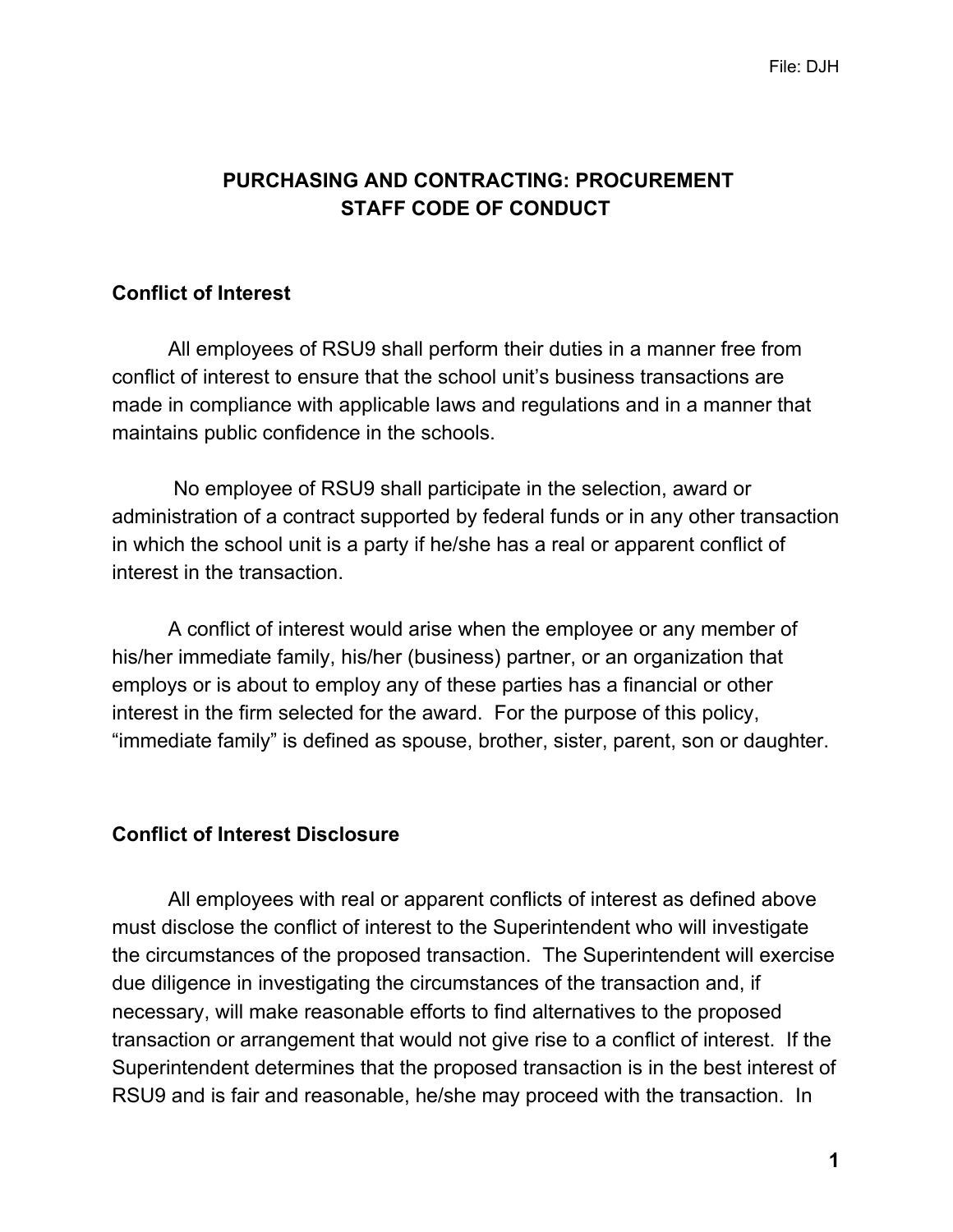the event that the Superintendent may have a conflict of interest, an ad hoc subcommittee of the Board will investigate and make a determination regarding the transaction.

#### **Staff Gifts and Solicitations**

RSU9 employees are prohibited from accepting money or things of material value from persons or entities doing business with, or desiring to do business with, the school unit. Employees may accept unsolicited items of nominal value such as those that are generally distributed by a company or organization through its public relations program.

## **Violations**

Employees of RSU9 who violate this code of conduct may be subject to discipline, up to and including termination of employment and, if appropriate, referral to law enforcement.

### **Dispute Resolutions**

A bidder or respondent to a request for a proposal (RFP) may protest a procurement or contract award if he/she believes that it was made in a manner inconsistent with Board policy, specifications, or law or regulations. A protest must be submitted to the Superintendent in writing within five business days after receipt of notification of the award being made, with all documents supporting the protest.

The Superintendent shall review the protest and supporting documents and render a decision in writing within 20 business days of receipt of the protest. The Superintendent may also convene a meeting with the bidder or respondent to attempt to resolve the problem.

If the bidder or respondent is not satisfied with the Superintendent's decision, he/she may appeal to the Board. The Superintendent will provide reasonable notice to the bidder or respondent of the time for the Board's consideration of the protest. The Board's decision shall be final.